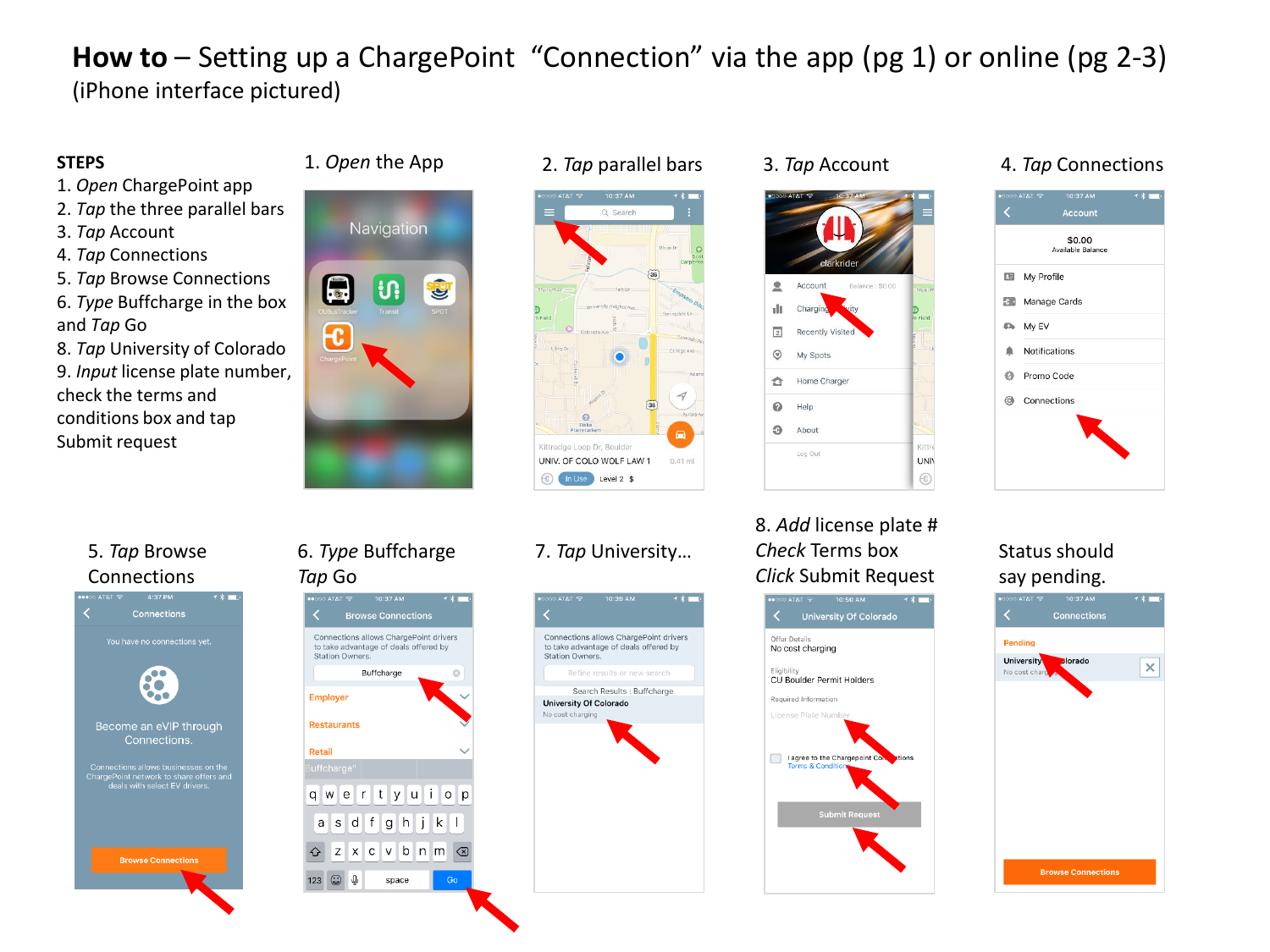# **How to set up a ChargePoint "Connection" online**

Step 1. Go to [www.chargepoint.com](http://www.chargepoint.com/) , **SIGN UP** for a membership or **LOG IN**

| Charge 6X Faster and Save 10% on ChargePoint Home for Earth Day |                            |                      |                   |          |                                 |                                                                  |  |
|-----------------------------------------------------------------|----------------------------|----------------------|-------------------|----------|---------------------------------|------------------------------------------------------------------|--|
|                                                                 | $-$ chargepoin $+$         | <b>EV Drivers</b>    | <b>Businesses</b> | Partners | Products & Services             | <b>Q</b> FIND STATIONS   SIGN UP   LOG IN<br>About Us<br>Support |  |
| 34,332<br>Total charging spots                                  | 33,826<br>Commercial spots | 506<br>Express spots |                   |          | 23,607,193<br>Charges delivered | 601,060<br>EVs on the road (US and Canada)                       |  |

# Step 2. On the home page, click on the **Connections** tab